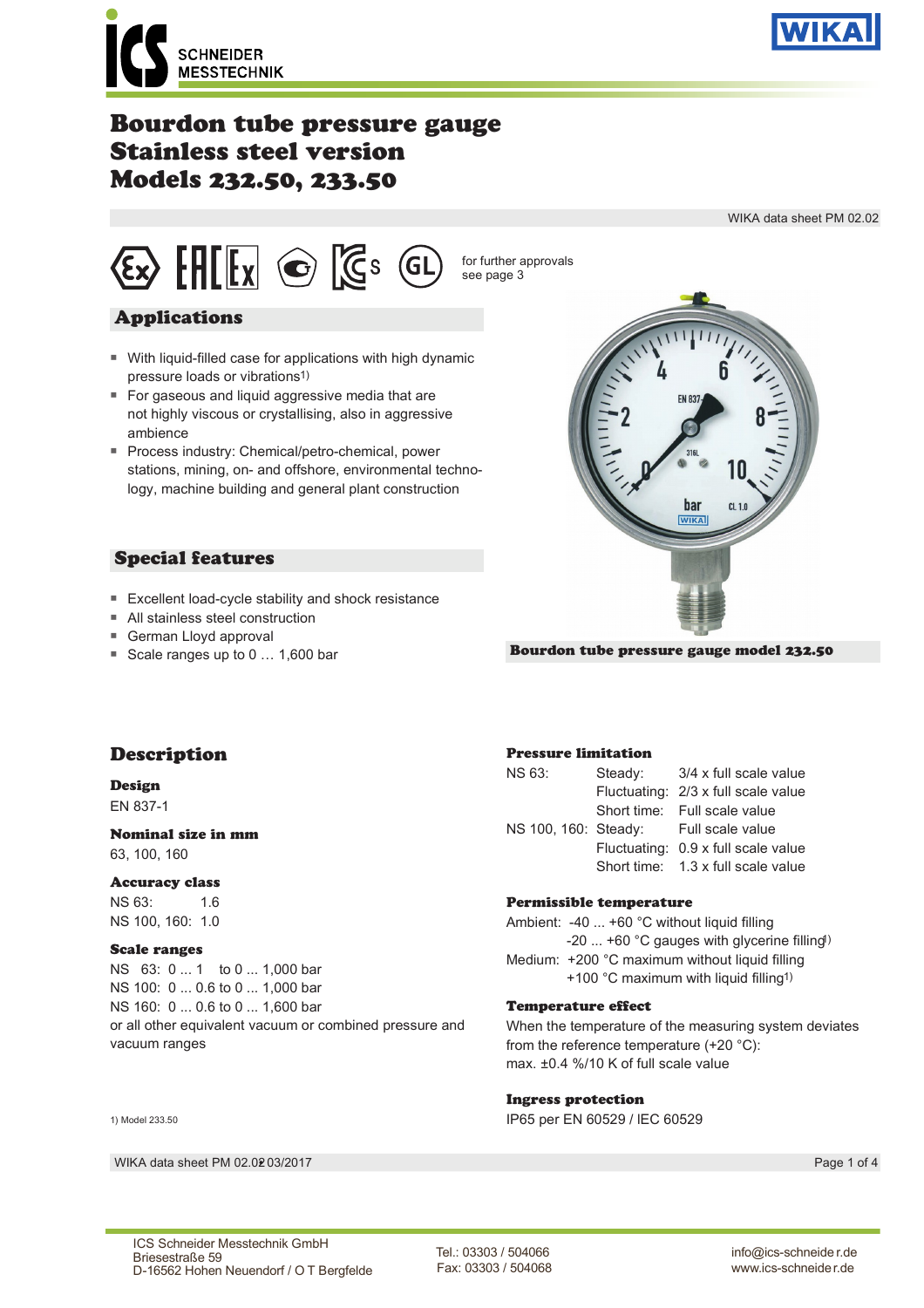**SCHNEIDER MESSTECHNIK** 

## Standard version

### Process connection

Stainless steel 316L (NS 63: 1.4571), Lower mount (LM) or lower back mount (LBM), NS 63 centre back mount (CBM) NS 63: G ¼ B (male), 14 mm flats NS 100, 160: G ½ B, 22 mm flats

### Pressure element

Stainless steel 316L C-type or helical type

### Movement

Stainless steel

### Dial

Aluminium, white, black lettering, NS 63 with pointer stop pin

### Pointer

Aluminium, black

### Case

Stainless steel, with pressure relief at case circumference, 12 o'clock (NS 63) and on the back of the case (NS 100 and 160), Scale ranges  $\leq 0$  ... 16 bar with compensating valve to vent case

### Window

Laminated safety glass (NS 63: Polycarbonate)

### Ring

Cam ring (bayonet type), stainless steel

### Filling liquid (for model 233.50)

Glycerine 99.7 % (Glyzerine 86.5 % for scale range  $\leq 0$  ... 2.5 bar)

## Options

- Other process connection
- Sealings (model 910.17, see data sheet AC 09.08)
- Assembly on diaphragm seals see product review DS
- Measuring system Monel (model 26x.50, not with NS 160 back mount connection)
- Surface or panel mounting flange, stainless steel
- Panel mounting flange, polished stainless steel
- Triangular bezel, polished stainless steel, with clamp
- Ambient temperatures -40 °C: Silicone oil filling
- Limit indicator at NS 100 and 160, see data sheet SP 09.03
- Pressure gauge with switch contacts, see model PGS23.1x0, data sheet PV 22.02
- Pressure gauge with electrical output signal, see model PGT23.100/160, data sheet PV 12.04

## Special versions

Gauges for ammonia plants (NS 100 and 160) With temperature scale for refrigerant R 717 (NH) in  $°C$ , Scale ranges: -1 ... 0 ... 15 bar or -1 ... 0 ... 26 bar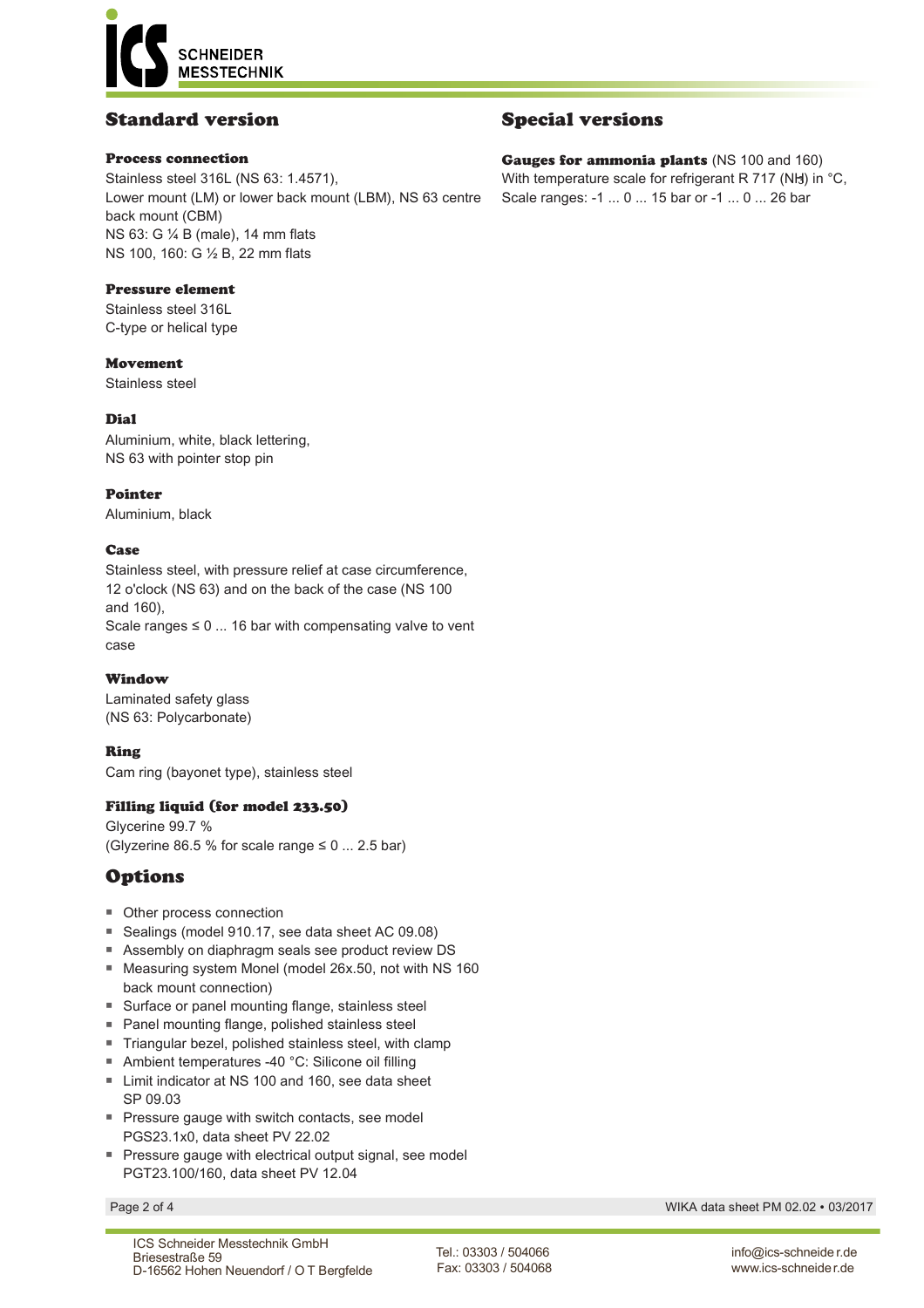

## Approvals

| Logo           | <b>Description</b>                                                                                                                                                                                                   | <b>Country</b>              |
|----------------|----------------------------------------------------------------------------------------------------------------------------------------------------------------------------------------------------------------------|-----------------------------|
| CE<br>(εx)     | <b>EU</b> declaration of conformity<br>Pressure equipment directive<br>PS > 200 bar, module A, pressure accessory<br>ATEX directive (option)<br>$\blacksquare$<br>Ignition protection type "c" - constructive safety | European Union              |
| <b>EACEX</b>   | <b>EAC</b> (option)<br>Pressure equipment directive<br>Hazardous areas                                                                                                                                               | Eurasian Economic Community |
| $\bigcirc$     | <b>GOST</b> (option)<br>Metrology, measurement technology                                                                                                                                                            | Russia                      |
| ၆              | <b>KazInMetr (option)</b><br>Metrology, measurement technology                                                                                                                                                       | Kazakhstan                  |
|                | <b>MTSCHS</b> (option)<br>Permission for commissioning                                                                                                                                                               | Kazakhstan                  |
| $\bigcirc$     | <b>BelGIM</b> (option)<br>Metrology, measurement technology                                                                                                                                                          | <b>Belarus</b>              |
| $\bm{\Theta}$  | <b>UkrSEPRO</b> (option)<br>Metrology, measurement technology                                                                                                                                                        | Ukraine                     |
|                | <b>Uzstandard</b> (option)<br>Metrology, measurement technology                                                                                                                                                      | Uzbekistan                  |
|                | <b>CPA</b> (option)<br>Metrology, measurement technology                                                                                                                                                             | China                       |
| $\mathbb{Z}^2$ | <b>KCs KOSHA (option)</b><br>Hazardous areas                                                                                                                                                                         | South Korea                 |
| (GL)           | GL (option)<br>Ships, shipbuilding (e.g. offshore)                                                                                                                                                                   | International               |
|                | <b>CRN</b><br>Safety (e.g. electr. safety, overpressure, )                                                                                                                                                           | Canada                      |

# Certificates (option)

- 2.2 test report
- 3.1 inspection certificate

Approvals and certificates, see website

WIKA data sheet PM 02.02 • 03/2017 Page 3 of 4